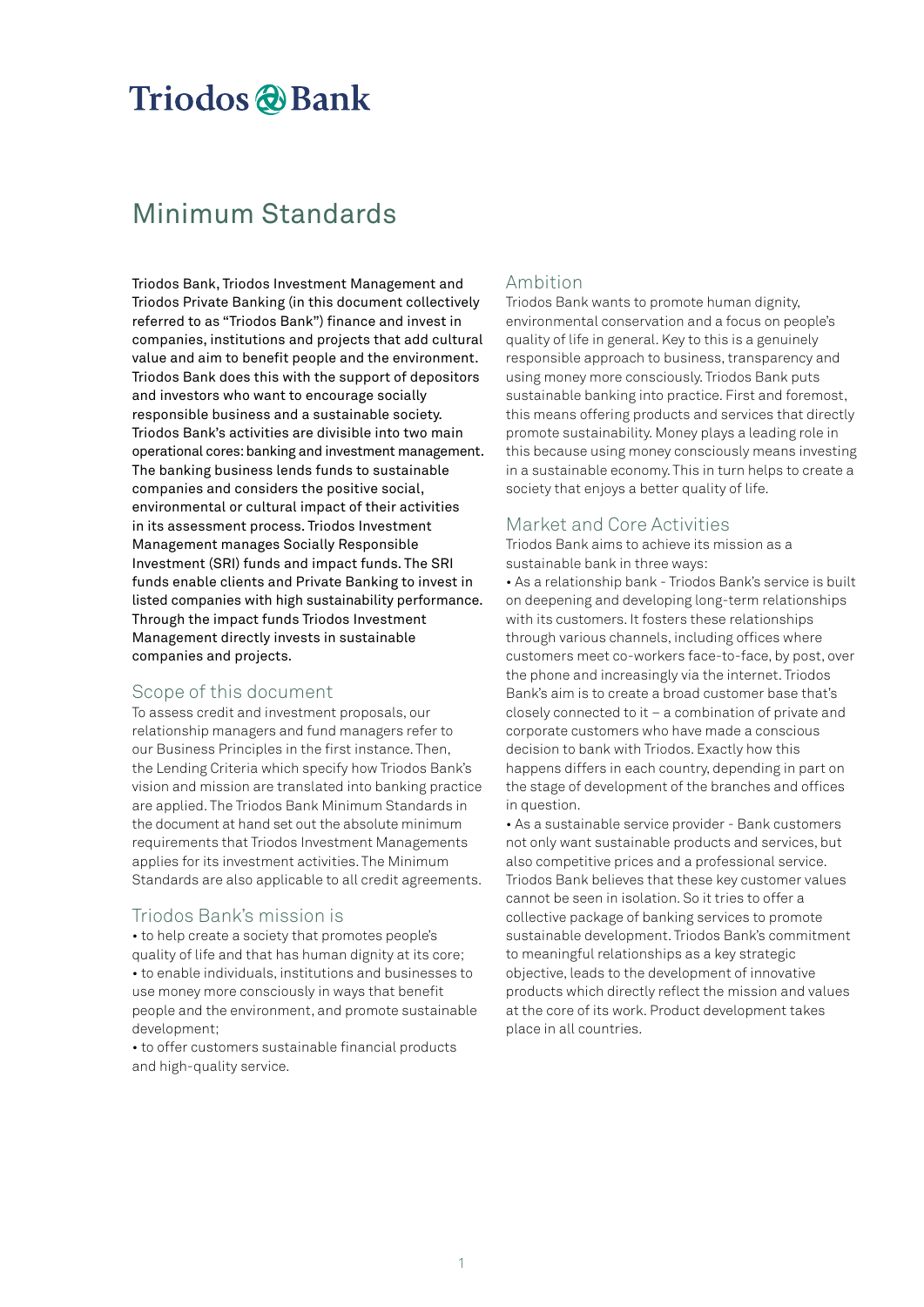• As a reference point - Triodos Bank wants to stimulate public debate on issues such as quality of life, corporate social responsibility and sustainable banking. It also wants to use over 30 years' experience to encourage society to promote more sustainable development. The implications of this public debate extend well beyond the activities of Triodos Bank itself. Triodos Bank's vision and approach has led to international recognition. Its participation in the public debate, often through high impact events that it hosts and participates in, means people can see what Triodos Bank stands for and hear its opinions about important social trends. Triodos Bank's identity is crucial in this respect, strengthening the Triodos Bank brand and reputation.

## Triodos Bank's positive approach

Triodos Bank's positive approach to sustainable lending and investing involves:

• Identifying sustainable sectors, in which Triodos Bank can finance and invest in companies, organisations and projects.

• Selecting companies, organisations and projects that will deliver real social, cultural or environmental benefits.

• Evaluating the motivations of the people behind companies, organisations and projects, as well as the feasibility of their objectives and their capacity to realise them.

• Ensuring that selected companies, organisations and projects meet the Minimum Standards, thereby minimising potential negative impact on people or the planet.

• Financing sounds business, activities and projects addressing clearly defined needs.

## Excluded products and processes

Triodos Bank uses a positive approach for both its banking services as well as its investment management activities. Triodos Bank is guided by what it wants to do and the impact it wants to have. The remainder of this document contains exclusions that logically follow from this positive approach, categorised as follows:

## *• Human dignity*

Health and safety: alcohol, gambling, pornography, tobacco and weapons

Human rights: conflict minerals, human rights and labour rights

## *• Planet awareness*

Animals: animal testing, factory farming, fisheries, and fur and specialty leather

Environment: biodiversity, deforestation, energy, genetic engineering, hazardous substances and contamination, natural resources and mining, water

#### *• Governance*

Accounting and remuneration, corruption, taxes, violation of legislation, codes and conventions

Some of the numerous resources and products that companies use, manufacture or sell, are irreconcilable with Triodos Bank's positive impact ambitions. For these products, Triodos Bank distinguishes two approaches. For involvement with genuinely unsustainable products, Triodos Bank applies a zero-tolerance policy (e.g. for weapons and nuclear energy); involvement with such products leads to exclusion from financing or investment. For other undesirable products maximum involvement thresholds are in place to minimise exposure (e.g. for tobacco products). A company that exceeds the set threshold demonstrates to have made a strategic choice for involvement, and is therefore excluded from financing or investment.

Triodos Bank uses a Precautionary Principle to minimise the risk of negative impact. The principle is used to set preconditions for companies that operate in industries with increased sustainability risk, such as human rights violations or high levels of greenhouse gas emissions. The Precautionary Principle requires policies, programmes and performance data through which companies demonstrate their awareness and aim to prevent and manage involvement in controversies and negative effects of their business.

## Human dignity

A main ambition of Triodos Bank's lending and investment activities is to promote human dignity and a focus on people's quality of life in general.

#### Health and safety

Health and safety are considered integral aspects of the quality of life. Triodos Bank developed minimum requirements with respect to companies involved with products or services that may deteriorate people's health and safety. These products or services include alcohol, gambling products, pornography, tobacco and weapons.

#### Alcohol

Alcohol has addictive qualities that affect judgement, mood and physical coordination. Triodos Bank does not deem alcohol products inherently controversial but the addictive qualities may cause abuse, which has negative effects on individuals (users), their families and society at large. Triodos Bank limits its involvement with companies operating in the industry that do not show awareness of these effects.

Triodos Bank excludes companies that:

• Produce alcoholic beverages and do not have a policy rejecting the sales and marketing of alcohol to minors, the use of alcohol in traffic and the excessive use of alcohol, and do not have programmes underpinning this policy.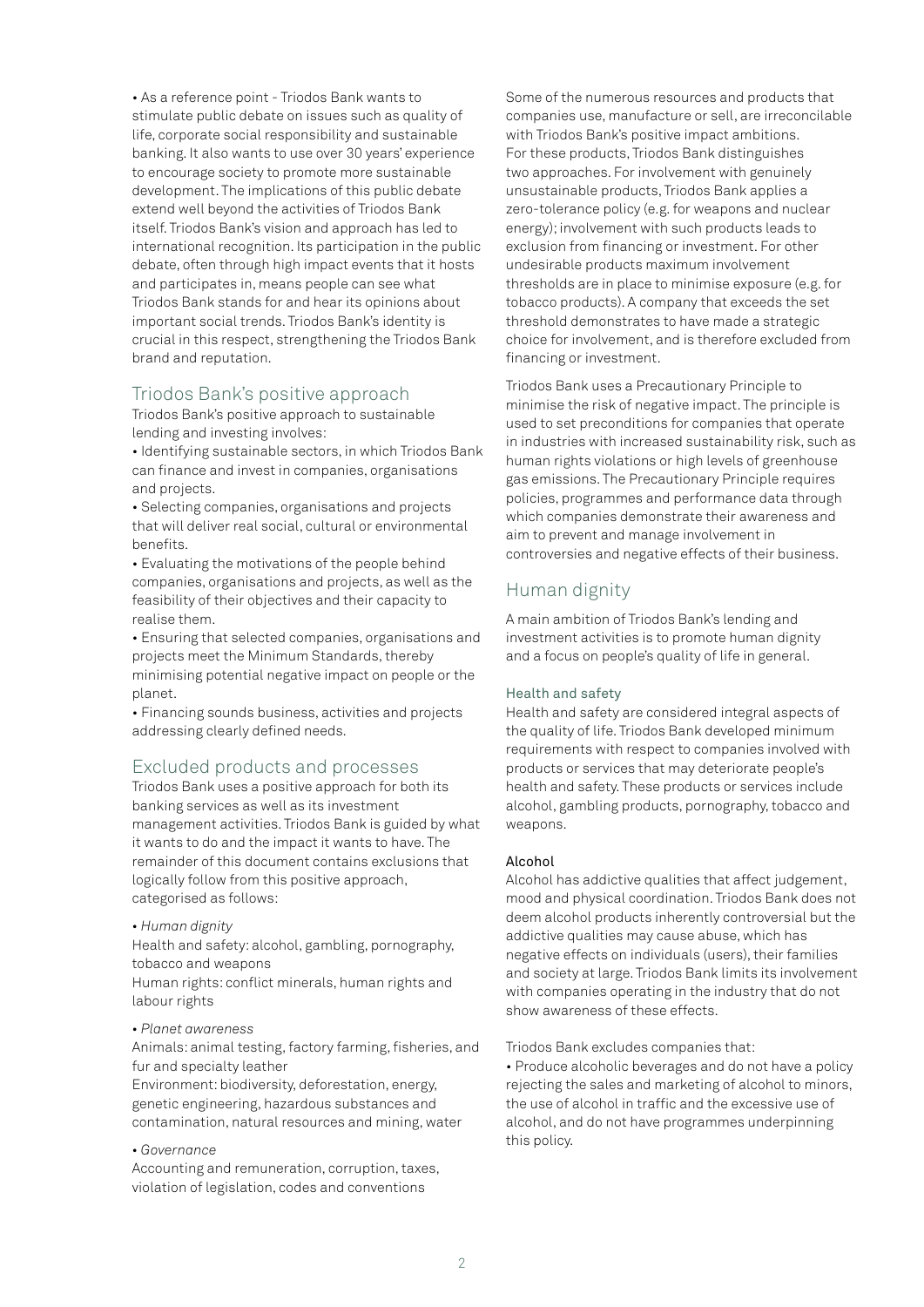• Retail alcoholic beverages and do not show awareness of the risk of sales and marketing of alcohol to minors and have not implemented programmes mitigating this risk.1

## Gambling

Gambling is the act of betting money or material goods with the intention of winning additional money or goods, whereby success is - at least partially dependent on chance. Triodos Bank believes that people are free to pursue their activities of choice insofar as these are legal and do not negatively affect others or the environment. However, excessive gambling negatively impacts individual gamblers but also their families and society at large.

Triodos Bank excludes companies that:

- Develop, produce or sell gambling products.<sup>2</sup>
- Provide financial services related to gambling.

## Pornography

Pornography includes films, photographs and performances that are sexually explicit and intended to arouse sexual excitement. Triodos Bank believes that people are free to pursue their activities of choice insofar as these are legal and do not negatively affect others or the environment. Triodos Bank chooses to limit its involvement with pornographic products as the industry is linked to the risk of exploitation or degradation of people. Vulnerable people, including minors, should not be exposed to pornographic material.

Triodos Bank excludes companies that:

• Produce or design pornographic products. 3

• Provide access to the internet without having a policy and programmes showing their concern towards the risk of exposure of minors and of distribution of child pornography and other illegal forms of pornography. 4

#### **Tobacco**

Tobacco products include finished products such as cigarettes and cigars, but also key materials necessary for the production thereof, such as cigarette paper and filters. Triodos Bank believes that people are free to pursue their activities of choice insofar as these are legal and do not negatively affect others or the environment. Triodos Bank chooses to limit its involvement with tobacco products as they contribute to serious health problems and negatively impact others, e.g. in the form of passive smoking.

Triodos Bank excludes companies that:

• Produce tobacco products or sell such products under their own label. 5

#### Weapons

Arms are tools specifically designed for the execution of physical force by people towards other people or animals. Triodos Bank's mission is to help create a society that advances people and promotes the quality of life. The use of arms undermines this mission, which is why Triodos Bank does not finance or invest in companies that make or sell them.

The term 'dual-use technology' is frequently used in relation to weapons. It refers to products and services that may have both a civilian use and specific military application (such as fuel or communication services). Companies involved with the production or sales of dual-use technologies are subjected to investigation as their products must not be designed to inflict, or contribute to, physical force on people or animals.

- Triodos Bank excludes companies that:
- Produce or sell weapons, specifically designed components for weapons and weapons related services. These include conventional weapons and non-conventional weapons such as nuclear, chemical and biological weapons and complete weapons systems.

• Have participations for own account in companies as described under the first bullet, if the value exceeds € 100 million or 1% of total portfolio of participations for own account.

• Have shareholdings, bonds or loans related to companies that are involved in anti-personnel landmines, cluster bombs and biological and chemical weapons.

• Supply strategic products or services to parties that (are prone to) infringe human rights.

## Human rights

Human rights are universal and applicable to all human beings. In the past, upholding respect for human rights was mainly viewed as a government responsibility but nowadays a clear responsibility in this respect is also ascribed to companies.

#### Conflict minerals

Tantalum, Tin, Tungsten and Gold are minerals that – among others - originate from the Democratic Republic of Congo and its adjoining countries. They are qualified

1 High–risk industries are: Brewers, Distillers & Vintners, Food Retail, Food Distributors, Hypermarkets and Supercenters, Hotels, Restaurants & Leisure.

2 An exception is made for long odds activities, such as lotteries, that are not for profit. These are considered less addictive because the interval between the bet and the outcome is longer, giving the gambler the opportunity to consider the consequences of the behaviour; a threshold of 5% of company revenue applies for the entire organisation and all its activities.

- 3 A threshold of 5% of company revenue applies for the entire organisation and all its activities.
- 4 High–risk industries are: Software & Services, Diversified Telecommunication Services, Wireless Telecommunication Services, Cable & Satellite.
- 5 A threshold of 5% of company revenue applies to the production of tobacco and a threshold of 10% applies to the retail of tobacco products.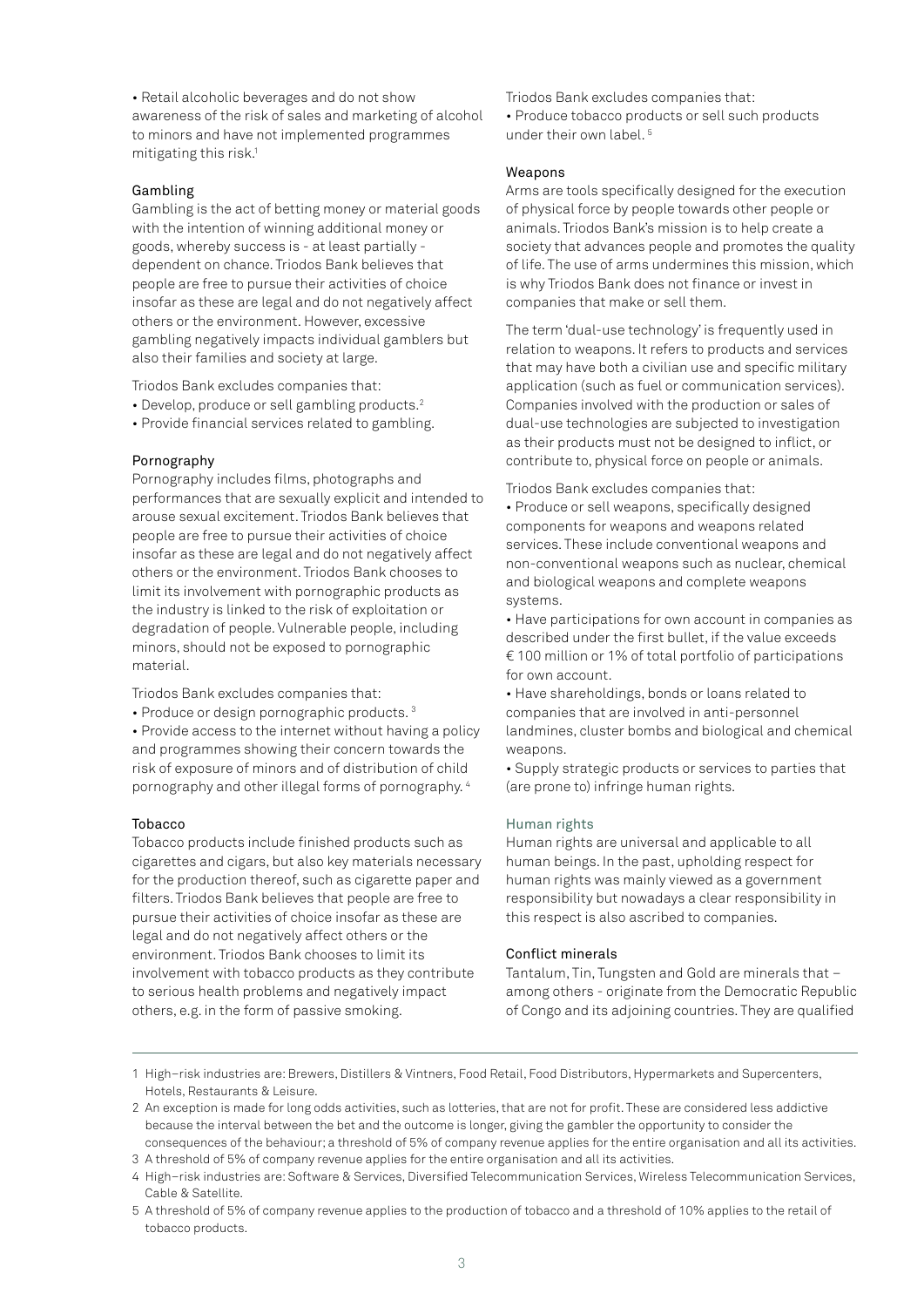as 'conflict minerals' as this region is heavily torn by armed conflict. Control over the mines is linked to financing of the fighting parties and fuels the ongoing conflict.

Triodos Bank excludes companies that:

• Operate in industries identified as high-risk for the (potential) use of conflict minerals<sup>6</sup> or extract and supply such minerals and do not have a statement to source conflict-free minerals and require their suppliers to comply with the statement. Companies that have a statement to source conflict-free (allowing in-region sourcing), while participating in or relying on the (outcomes of the) Conflict Free Smelter programme, can be selected<sup>7</sup>.

#### Human rights

Triodos Bank uses frameworks such as the Universal Declaration of Human Rights and the UN Guiding Principles on Business and Human Rights to assess and select companies prior to financing or investment. Business relations are expected to respect human rights standards as defined by the organisations referenced above, especially the rights of women, and those of children and other vulnerable groups.

Triodos Bank excludes companies that:

• Operate in industries identified as high-risk for the violation of human rights<sup>8</sup> and do not have a policy on awareness to prevent potential and/or actual human rights infringement risks that arise from their business activities.

• Operate in industries identified as high-risk for the violation of human rights and do not have processes to enable the remediation of adverse human rights impact which they cause or to which they contribute. • Do not respect international humanitarian law. This is assessed on a case-by-case basis applying relevant UN Conventions and international human rights' legislative frameworks.

• Do not prevent conflicts over land rights and acquire natural resources without engaging in meaningful consultation with local government bodies and communities and by obtaining Free, Prior and Informed Consent (FPIC) of (traditional) land users.

• Are involved in human rights violations, including contributing to or benefitting from structural and gross human rights violations.

• Employ or co-operate with parties that infringe political and civil rights, like security forces or repressive regimes.

• Supply strategic products or services to parties that directly contribute to the violation of political and civil rights.

• Operate in weak governance zones or conflictaffected areas without being able to successfully demonstrate non-involvement with human rights abuses.

• Deny people their basic needs.

• Produce or sell breast milk substitutes and do not have a policy acknowledging the WHO Code on Marketing of Breast Milk Substitutes.9

## Labour rights

Basic labour rights are a set of rights that concern the labour relations between workers and their employers. The fundamental rights of people in relation to work, as defined by the International Labour Organisation (ILO), form the basis of Triodos Bank's policy on labour rights.

The ILO has identified four issues as being fundamental to rights at work: child labour, equality (discrimination), forced labour and unionisation<sup>10</sup>. Companies are expected to respect these, as well as other labour rights e.g. concerning health and safety at work that are defined by the ILO and described in the Tripartite Declaration, and to establish procedures for processing employee complaints and solving violations and conflicts, preferably in consultation with labour unions. Companies are expected to treat workers equally, independent of their gender or background, and efforts to provide living wages and maximise working hours are recognised and supported.

Triodos Bank acknowledges the importance of various industry-specific sustainability initiatives that aim to improve labour conditions and advance companies' broader social, environmental and ethical responsibilitie<sup>11</sup>. In addition to protecting workers, companies should protect people otherwise negatively affected by their business, from sickness, disease and injury.

- 6 As defined by the OECD Due Diligence Guidance for Responsible Supply Chain of minerals from Conflict-Affected and High-Risk Areas and the Kimberly Process Certification Scheme amongst others. High–risk industries are: Communication Equipment, Consumer Electronics, Household Appliances, Electrical Equipment, Industrial Conglomerates, Health Care Equipment, Information Technology, Metals & Mining, Diversified Telecommunication Services, Wireless Telecommunication Services.
- 7 The Conflict Free Smelter programme supports companies in making informed choices about conflict minerals in their supply chain.
- 8 High–risk industries for the violation of human rights are: Construction & Engineering, Electrical Equipment, Energy Equipment & Services, Information Technology, Industrial Conglomerates, Machinery, Metals & Mining, Paper & Forest Products and Telecommunication Services.
- 9 A threshold of 5% of company revenue applies for the entire organisation and all its activities.
- 10 Unionisation includes freedom of association and the right to collective bargaining.
- 11 Examples are the Clean Clothes Campaign, the Better Cotton Initiative and Fair Wear for the garment industry, the International Council of Toy Industries for the toy industry, the Responsible Care Global Charter for the chemical industry and Electronic Industry Citizenship Coalition and the Guide to Greener Electronics for the ICT-industry.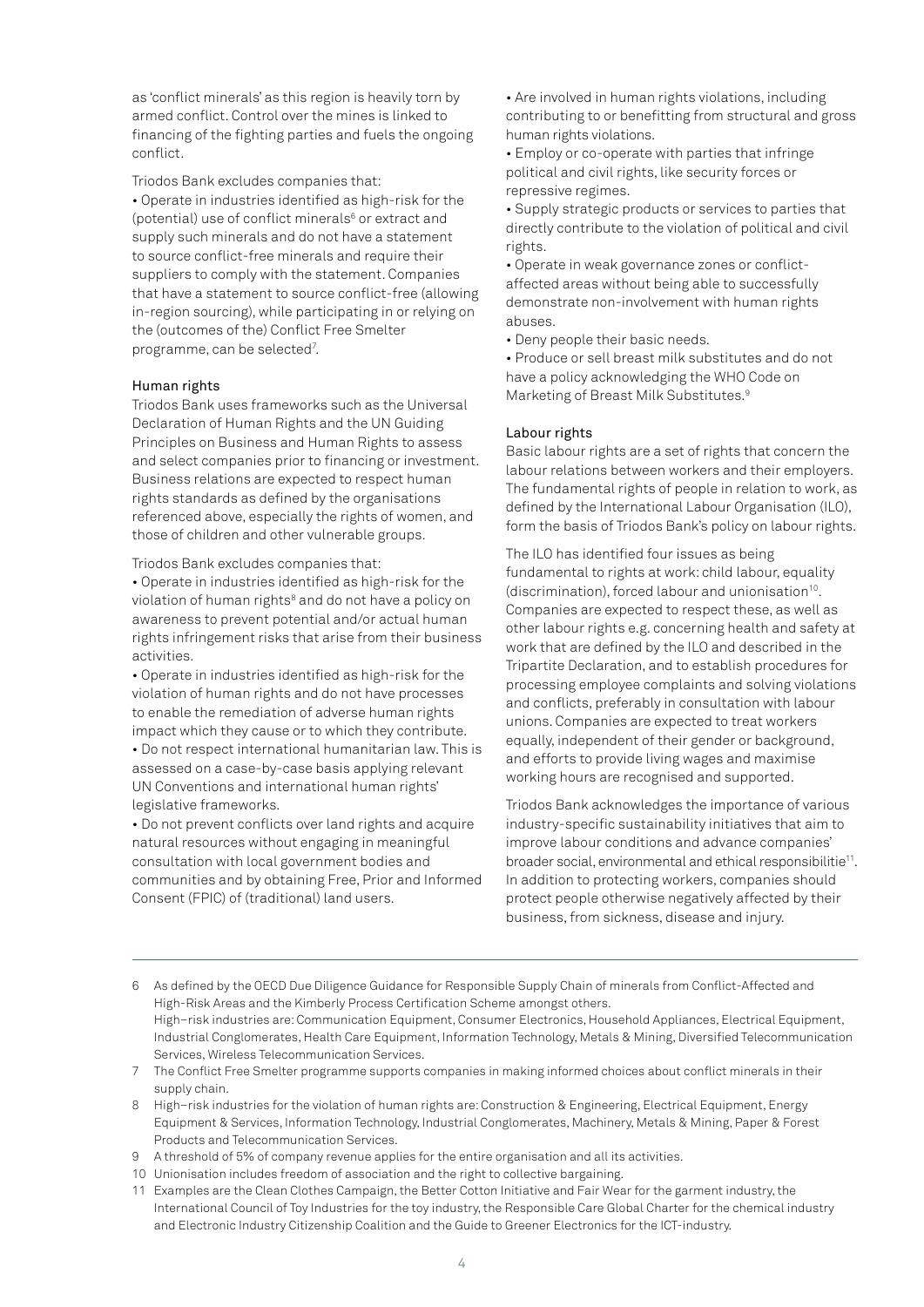Triodos Bank excludes companies that:

• Structurally violate the labour rights of their own employees or contract suppliers that violate their employees' labour rights.

• Operate in industries identified as high-risk for the violation of the own employees' labour rights<sup>12</sup> and do not have policies and programmes, including clear targets, addressing industry-specific labour rights issues, such as freedom of association, health and safety and working conditions.

• Operate in industries identified as high-risk for the violation of labour rights of contractors' employees<sup>13</sup> and do not have a policy addressing their supply chain, on health and safety and the four fundamental labour rights covered in the basic ILO conventions, nor an additional management programme including clear targets, monitoring, annual evaluation and corrective measures.

• Deny their employees a safe and healthy workplace or thwart the basic needs of employees, such as access to medication and to adequate food.

## Planet awareness

Triodos Bank strives to minimise potential negative impact of its lending and investment activities, in support of a sustainable society with respect for the animal world and environment.

## Animals

Triodos Bank is a committed advocate of animal welfare and acknowledges that animals contribute to a better quality of life in various ways. Animal-related considerations include animal testing, factory farming, fur and specialty leather.

## Animal testing

Animal testing may be legally required under specific circumstances. Triodos Bank only deems animal testing acceptable for medical products, in case reliable alternatives are not available. In these cases, Triodos Bank requires companies to reduce, refine and replace animal testing where possible.

Triodos Bank excludes companies that:

• Manufacture non-medical products that are tested on animals.14

• Carry out animal tests for non-medical products without a legal obligation to do so.

• Carry out animal tests for medical products, but do not have a 'Three Rs policy'15 in place and promote the Three Rs principle.

Animal testing is most widespread in the pharmaceutical industry. Triodos Bank values companies that actively search for alternatives to animal testing, through participation in or financing of initiatives with that objective. Pharmaceutical companies that carry out animal tests must meet extensive criteria.

Triodos Bank excludes pharmaceutical companies that:

- Do not perform an ethical review of animal tests.
- Do not report on the number of animals used.
- Do not use lower animals<sup>16</sup> where possible.
- Are not transparent on their use of transgenic animals.
- Do not actively promote the Three Rs principle.17

## Factory farming

Factory farming is characterised by livestock kept in confinement and at high density. Triodos Bank believes that organic agriculture, which is found at the opposite end of the farming spectrum, is the only systematic approach to sustainable agriculture and food production. Triodos Bank expects companies that are involved with (wild) animals to respect the Five Freedoms principle, referring to freedom from hunger and thirst, freedom from discomfort, freedom from pain, injury and disease, freedom to express normal behaviour and freedom from fear or distress.

Triodos Bank excludes companies that:

• Operate in industries identified as high-risk for the use of products from factory farmed animals<sup>18</sup> and do not have a policy on animal welfare or do not apply sufficient animal welfare standards<sup>19</sup> to the animal products they buy or produce.

• Operate in the Food & Staples Retailing industry and are not part of initiatives to improve animal welfare, do not promote products with better animal welfare standards and do not offer organic animal products or other products with better animal welfare standards.

- 12 These industries are: Automobiles, Construction materials, Food & Staples retailing, Hotels, Restaurants & Leisure and Metals & Mining.
- 13 These industries are: Communications Equipment, Technology Hardware, Storage & Peripherals, Food Products, Retailing, Textiles and Apparel & Luxury Goods.
- 14 A threshold of 5% of company revenue applies for the entire organisation and all its activities.
- 15 The Three Rs principle is widely accepted as the ethic of animal experimentation and guides those using animals for scientific purposes in certain countries. It prescribes to Reduce the number of animals used, to Replace animal testing with other solutions if possible and to Refine tests to minimise animal suffering.
- 16 Lower animals are those of relatively simple characteristics as contrasted to advanced ones such as mammals and vertebrates.
- 17 High–risk industries are: Chemicals, Food Products, Household Products, Personal Products, Health Care Equipment & Supplies, Biotechnology, Pharmaceuticals, Life Sciences Tools & Services
- 18 These industries are: Food Products, Food & Staples Retailing, Hotels and Restaurants & Leisure.
- 19 A 'sufficient animal welfare policy' adheres to the internationally recognised Five Freedoms, or acknowledges the intrinsic value of animals and specifies the responsibility of humans towards animals. Sufficient animal welfare standards must go beyond legal requirements on animal welfare and address for example housing, transport, feed and natural behaviour.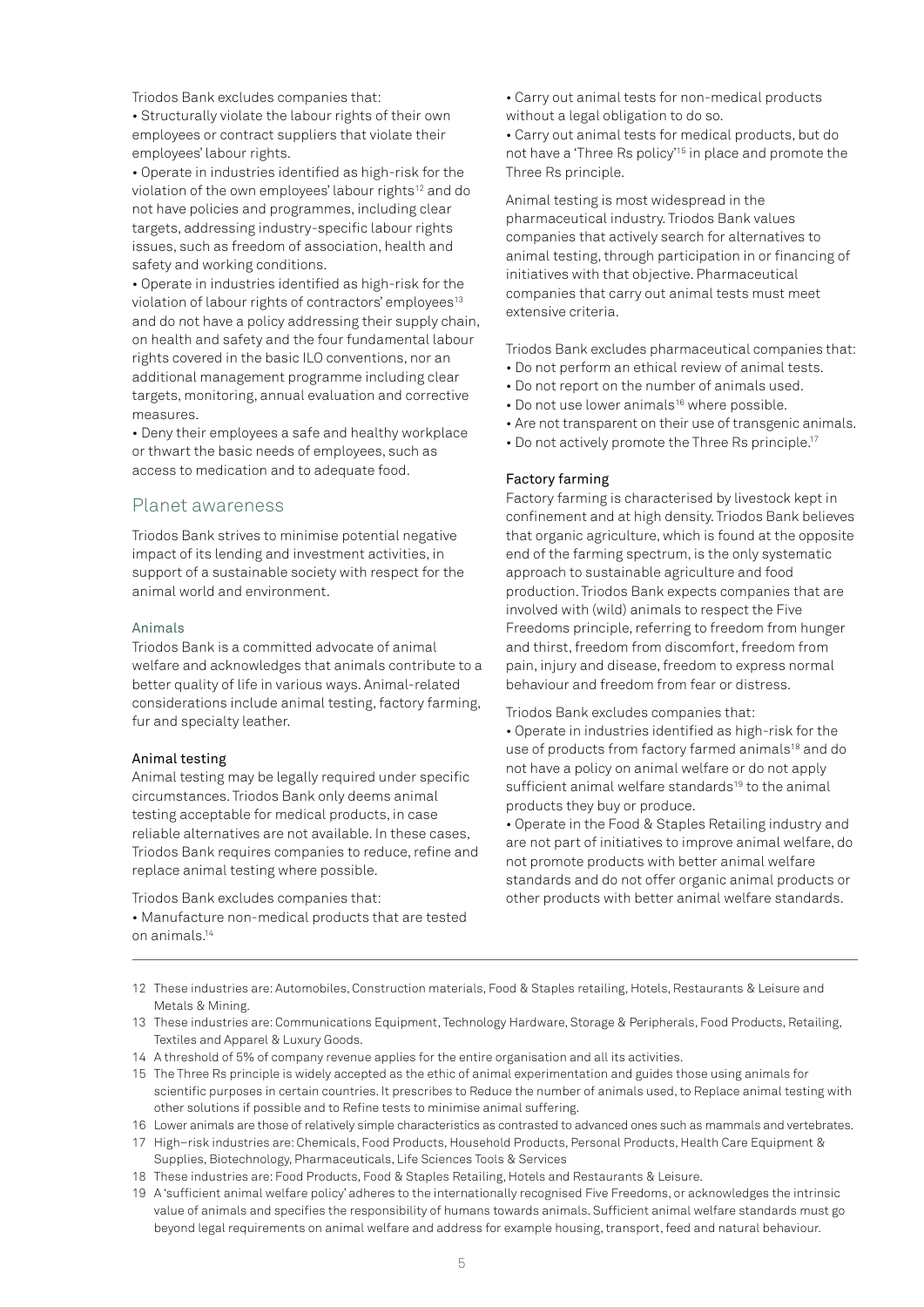• Operate in the Food Products industry using animals and do not offer alternative products containing organic animal ingredients.

• Operate in the Hotels, Restaurants & Leisure industry and do not offer vegetarian or organic alternatives to regular meals.

• Offer products and services related to factory farming, like transport, slaughtering or equipment, and do not have a policy or do not apply sufficient standards to reduce animal suffering.

• Engage in educational or nature protection activities in which wild animals are involved, and cannot guarantee the welfare of those animals.

• Engage in entertainment activities in which wild animals are involved.

## Fisheries

Unsustainable fishing poses a threat to the maintenance of fish stocks and conservation of the marine environment for future generations. The monitoring and managing of stocks is impeded by the controversial act of registering fishing vessels in countries with weak regulatory frameworks.

Triodos Bank excludes companies that:

• Operate in the fishery industry or process or sell  $f$ ishery<sup>20</sup> products and do not have a responsible fishery programme and policy.

• Operate in the fishery industry or process or sell fishery products and do not comply with international standards and agreements<sup>21</sup>.

• Engage in controversial fishing techniques<sup>22</sup>.

## Fur and specialty leather

Animal fur and skin are used for clothing, furniture or other purposes. Fur and specialty leather are luxury products and not necessary to fulfil basic human needs as there are adequate alternatives. Triodos Bank believes animals have a right to freedom from pain and fear, and opposes breeding, hunting and catching animals solely for their fur or skin.

Triodos Bank excludes companies that:

• Capture and/or keep animals for their skin or fur. • Make or sell products containing fur or specialty leather.<sup>23</sup>

## Environment

Triodos Bank works to deliver a positive environmental impact. Environment-related topics are biodiversity, deforestation, energy, genetic engineering, hazardous substances and contamination, natural resources and mining, water.

## Biodiversity

Biodiversity refers to the variety of animals, plants, their habitats and genes on which all life depends. Triodos Bank believes that biodiversity is the foundation of life on earth and people depend on it for their wellbeing and survival. Biodiversity also underpins the economy and provides goods and services. Therefore, Triodos Bank closely monitors companies operating in industries that could damage the biodiversity.

Companies should refrain from impacting biodiversity and sensitive ecosystems, for example by introducing alien species. In order to prevent biodiversity decline Triodos Bank expects its business relations to follow the UN Convention on Biological Diversity and related documents such as the Bonn Guidelines, the Nagoya Protocol and the Cartagena Protocol.

Triodos Bank excludes companies that:

• Operate in industries that have a large impact on biodiversity24 and do not have programmes to reduce their impact. Programmes may include, but are not limited to environmental impact assessment of the total consequences on biodiversity, according to the guidelines for reporting on biodiversity and land use in the Global Reporting Initiative.

• Use palm oil in their products but are not a member of the Round Table of Sustainable Palm Oil (RSPO) or the Palm Oil Innovations Group (POIG) or have not set a clear target for sourcing 100% sustainable palm oil.

• Use soy in food products and are not a member of the Round Table for Responsible Soy or have a sourcing policy and/or programmes that explicitly addresses soy or, more generally, the avoidance of deforestation.

- Cause negative impact on protected areas<sup>25</sup>.
- Cause negative impact on protected animals26.

• Use species that are on the CITES-list<sup>27</sup> and do not have sustainable sourcing guidelines for such activities.

20 High–risk industries are: Food Products, Food Retail, Hotels, Restaurants & Leisure

21 Examples of international agreements of relevance are EU and MARPOL regulations, the Marine Stewardship Council, the FAO Code of Conduct for Responsible Fisheries, the Aquaculture Stewardship Council, Marine protected areas and the International Principles for Responsible Shrimp Farming; a threshold of 5% of company revenue applies for the SRI funds.

22 Examples of controversial fishing techniques are trawls, drift nets and shark-finning, as well as ghost fishing and disrespecting no-take zones.

23 A threshold of 5% of company revenue applies for the SRI funds.

24 Industries with a large impact on Biodiversity are: Metals & Mining, Paper & Forests Products and Food Production. For the use of palm oil, specific high-risk industries are identified: Food & Staples Retailing, Food Products, Household Products, Personal Products, Utilities (except Water Utilities). For the use of soy the Food Products industry is considered as high risk.

25 Protected areas are those identified as such by relevant bodies, for example categories I-IV of the World Conservation Union, the UNESCO World Heritage Committee, Ramsar Convention on wetlands and as described in the High Conservation Value (HCV) concept.

26 Protected animals are those identified as such by relevant bodies, for example the Red List of the International Union for the Conservation of Nature.

27 CITES: Convention on International Trade in Endangered Species of Wild Fauna and Flora.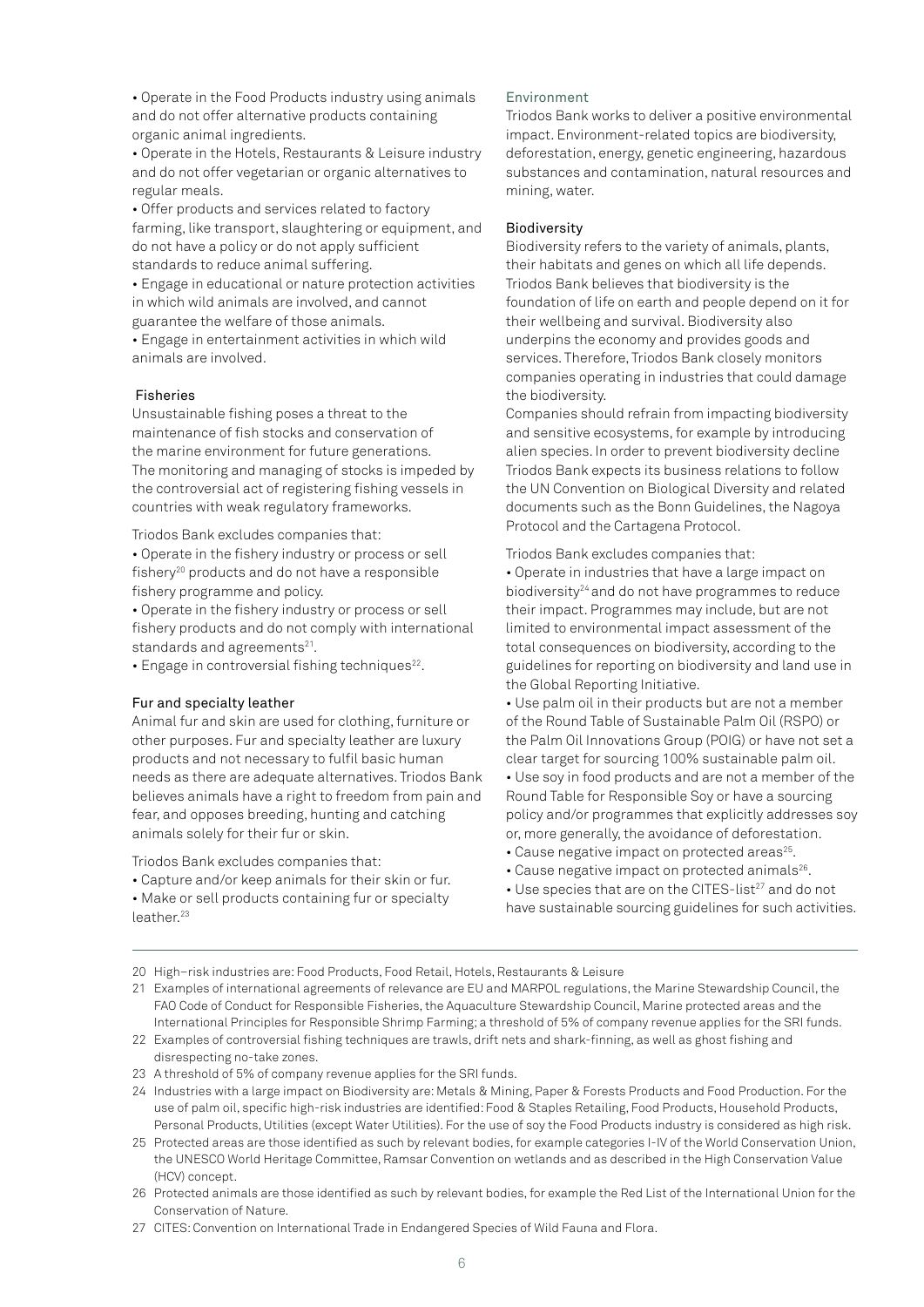• Use cotton in their products and are not a member or supporter of a sustainable cotton initiative or have set a company-wide policy or target for the use of sustainable cotton.<sup>28</sup>

#### Deforestation

Deforestation is the intentional clearance of forest. Triodos Bank believes forests are a valuable source of biodiversity and a resource of many forest products, ranging from medicine to timber. Forests, especially High Carbon Stock (HCS) forests<sup>29</sup>, have an important capacity to absorb greenhouse gases and to hold large stores of carbon. Triodos Bank expects companies to take their responsibility with respect to preserving forest areas.

Triodos Bank excludes companies that:

• Are involved in illegal deforestation or controversial logging activities in protected areas, that may include but is not limited to the conversion of peatland and High-Carbon Stocks forests for agricultural development.

• Do not prevent the use of illegally cut and traded timber throughout their wood supply chain.

• Do not respect the rights of local and indigenous communities on the fair and equal use of forests.

• Own forests that are not certified according to preferably the Forest Stewardship Council (FSC); or otherwise by the Programme for the Endorsement of Forest Certification (PEFC).

• Operate in industries identified as high-risk for the use of wood or pulp<sup>30</sup> and do not purchase at least 50% of those materials from certified forests.

• Operate in industries identified as high-risk for the use of large amounts of paper<sup>31</sup> and do not purchase at least 50% from certified or post-consumer recycled origin.

• Operate in industries identified as high-risk for selling beef originating from South America<sup>32</sup> and do not have a general policy on deforestation.

## Energy

Energy concerns the sources of energy and energy security as well as the generation, production, supply and use of energy. Triodos Bank strives for a sustainable energy future. Therefore it finances companies that augment the use of renewable resources, support projects that reduce the demand for energy and promote energy efficiency.

Triodos Bank excludes companies that:

 $\cdot$  Retail petrol<sup>33</sup>

• Operate in energy-intensive industries<sup>34</sup> and do not disclose the greenhouse gases they emit as well as have a sound programme with clear targets for the reduction of greenhouse gases.

• Produce or retail energy from fossil fuel (coal, oil, and gas) power plants (utilities).35

• Build coal-fired power plants or operate such plants constructed after 200936.

• Produce biomass energy with feedstock that competes with food production or finds its origin in intensive farming.

• Produce or sell nuclear power, nuclear power stations or specific components for nuclear power production.

• Transport or store spent nuclear fuel.

## Genetic engineering<sup>37</sup>

Genetic modification is the artificial manipulation of genes. Genetically modified crops have found their way into the food production chain, even though the consequences thereof for the environment have not been extensively researched. Genetic modification of animals is anticipated as well. Triodos Bank believes in organic food and farming, based on natural ecosystems, sustaining biodiversity and with care for human health and animal welfare. People should have the option to choose non-genetically modified food.

28 A threshold of 5% of company revenue applies for the SRI funds. Examples of sustainable cotton initiatives are Organic Cotton Accelerator (OCA), Better Cotton Initiative (BCI), Cotton made in Africa (CmiA) and Fairtrade Cotton. For the use of cotton, specific high risk industries are identified: Food and Staples Retailing, subind. Hypermarkets and Super Centers; Internet and Catalog Retail; Multiline Retail, subind. Department Stores; Specialty Retail, subind. Apparel Retail; Textiles, Apparel and Luxury Goods, subind. Apparel, Accessories and Luxury Goods.

- 30 High–risk industries are: Paper & Forest Products, Building Products, Household Durables.
- 31 High–risk industries are: Paper Packaging, Publishing, Household Products.
- 32 High–risk industries are: Food & Staples Retailing, Hotels, Restaurants & Leisure, Food Products.
- 33 A threshold of 10% of company revenues applies for the SRI funds.
- 34 These industries are Chemicals, Construction Materials, Metals & Mining, Paper & Forest Products, Transportation, Automobiles and Utilities.
- 35 A threshold of 5% of company revenue applies for the SRI funds.
- 36 After 2009, awareness of climate change and its origin is paramount. Involvement in such activities indicates a conscious decision.

37 High–risk industries for genetic engineering of plants are: Chemicals, Paper & Forest Products, Hotels, Resorts & Cruise Lines, Restaurants, Food & Staples Retailing, Beverages, Food Products. Industries identified as high risk for other levels of genetic engineering are: Chemicals; Biotechnology, Pharmaceuticals, Life Sciences Tools & Services.

<sup>29</sup> The HCS Approach is a methodology that distinguishes forest areas for protection from degraded lands with low carbon and biodiversity values that may be developed.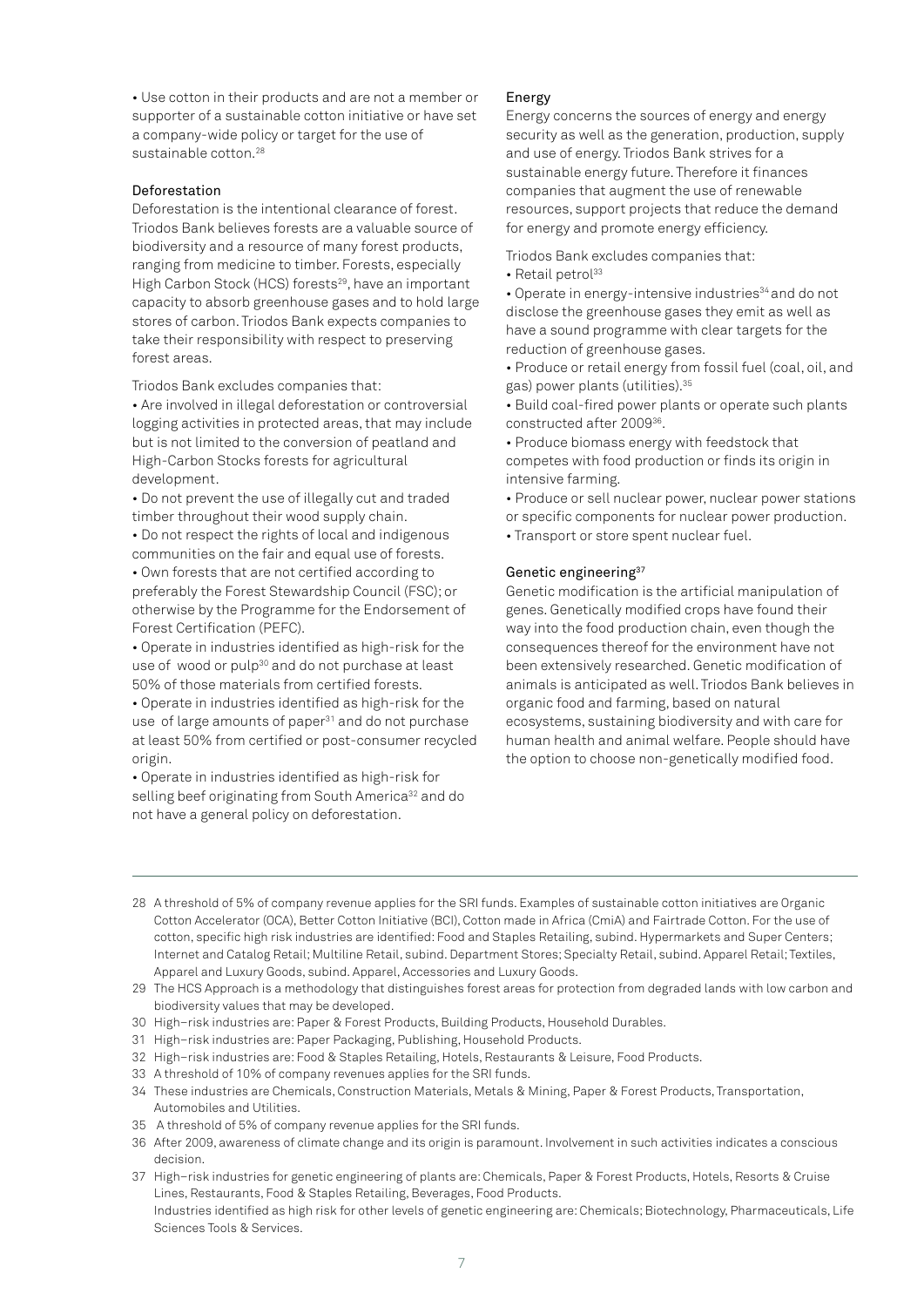Triodos Bank excludes companies that:

• Develop or commercialise transgenic food or feed crops. • Process genetically modified food crops, unless they proactively reduce their use or provide consumers' freedom of choice.

• Emphasise the benefits of genetically modified food crops and do not take a precautionary approach; or actively oppose labelling regulation, thereby obstructing the consumers' freedom of choice.

• Genetically modify animals for non-medical purposes.

• Genetically modify animals for medical purposes while alternatives are available.

• Are involved in xenotransplantations, which implies the breeding of animals for the production of organs for transplantation into other species (humans). • Are involved in the cloning of animals.

### Hazardous substances and contamination

Hazardous substances can cause environmental and health problems, either by accumulation in the food chain or acute toxicity. Contamination refers to the introduction of micro-organisms, chemicals, toxic substances, waste or wastewater into the environment (air, water or soil) at concentration levels that decline the health and usefulness of living organisms. Triodos Bank believes hazardous substances and contamination can seriously damage the environment, and interfere with natural processes as well as pose a threat to human life and quality of life. Triodos Bank expects companies to minimise the use of hazardous substances, such as pesticides, and to manage waste with caution. In addition, companies have a responsibility to prevent contamination from their supply chains, production processes and products.

Triodos Bank excludes companies that:

• Operate at locations where potential negative consequences of their activities are unmanageable.

• Produce or sell pesticides or other hazardous substances that form a threat to the wellbeing of humans, animals and the environment.38

• Are involved in controversies related to contamination and hazardous substances, and have not taken sufficient measures, using B(est) A(vailable) T(echnologies), to prevent future occurrences.

• Produce or sell the most dangerous internationally acknowledged substances as identified by the UN Stockholm Convention on Persistent Organic Pollutants.

• Run their businesses in a way that causes serious and irreversible environmental damage.

• Do not respect relevant international agreements on the production and use of hazardous or toxic substances<sup>39</sup>.

• Do not respect relevant international agreements on trade in chemicals and chemical waste<sup>40</sup>.

• Are involved in riverine tailings disposal and sub-marine tailings disposal.

## Natural resources and mining

Extraction of non-renewable resources, such as iron, aluminium, copper, will eventually lead to their depletion. Currently recycling does not meet all urgent needs for raw materials. Triodos Bank supports companies that aim to slow down and remedy the depletion of natural resources, for example by enhancing efficient utilisation, recycling or replacing commodities with more sustainable substitutes.

Triodos Bank excludes companies that:

• Extract or produce unconventional oil and gas, such as shale gas and oil sands.

• Extract or produce conventional oil and gas<sup>41</sup>, including producing equipment, making specific components for, or provide specific services to, oil and gas extraction.

• Extract or process scarce commodities<sup>42</sup> and do not undertake activities to prevent depletion.

• Extract metals or minerals (mining industry).

• Process metals or minerals and do not have clear environmental requirements regarding suppliers or a sound environmental management system in place.

- Are involved in controversial mining.
- Mine coal or uranium<sup>43</sup>

## **Water**

Global demand for fresh water has doubled during the past 50 years and is expected to increase by another 40% by 2030. In water-scarce areas this may result in increased competition for water among companies, the general population, agriculture and ecosystems. Triodos encourages companies to manage and limit their water use, and minimise the impact of their water use, to e.g. prevent water pollution, through water management strategies and programmes. We engage with companies to encourage them to understand their water footprint and stimulate good water stewardship.

Triodos Bank excludes companies that:

• Operate in water-intensive industries<sup>44</sup> and do not undertake activities to reduce their fresh water use in all operations. Activities may include, but are not limited to, water scarcity impact assessments.

- 38 A threshold of 5% of company revenue applies for the SRI funds.
- 39 For example as prescribed by the Montreal Protocol.
- 40 For example as prescribed by the Basel Convention and the Rotterdam Convention.
- 41 A threshold of 5% of company revenue applies for the SRI funds.
- 42 High–risk industries are: Fertilizers, Metals & Mining (excluding Steel).
- 43 A threshold of 5% of company revenue applies for the SRI funds.

<sup>44</sup> These industries are: Chemicals, Construction Materials, Containers & Packaging, Food & Beverages, Metals & Mining, Paper & Forest Products and Utilities.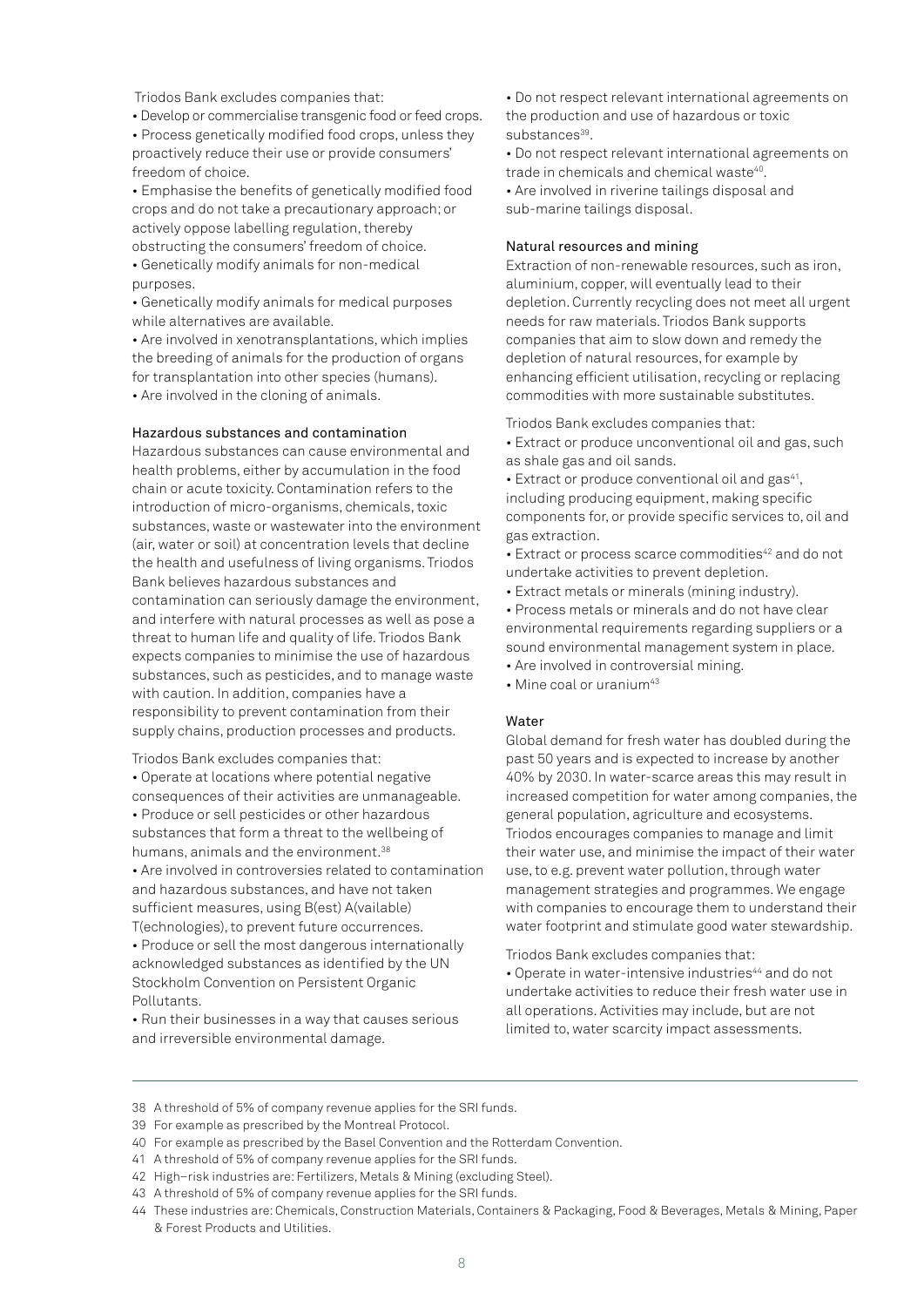• Start new operations in areas where water scarcity is pre-existing and operations would compete with the needs of communities.

## Governance

Triodos Bank believes that a good corporate governance structure represents the shared philosophy, practices and culture within a company, and is self-regulating to ensure good practices in the future. Relevant issues for corporate governance include accounting and remunerations, corruption, taxes, and the violation of legislation, codes and conventions.

## Accounting and remuneration

Solid accounting and remuneration policies and compliance therewith are essential for companies' long-term health and reputation. With respect to remuneration Triodos Bank believes in the intrinsic motivation of employees to uphold good practices and strives to inspire others with this view.

Triodos Bank excludes companies that:

• Are involved in accounting irregularities or remuneration controversies that raise significant ethical/moral concerns and are in clear violation of local or international standards of best practice, while failing to take credible measures.

## Corruption

Corruption refers to the misuse of power in order to alter the course of business, usually characterised by giving or receiving bribes or payments. Triodos Bank believes that corruption can have serious negative consequences for society and the environment, as well as for local, national and international economies.

Triodos Bank excludes companies that:

• Operate in industries identified as high-risk for corruption45 without having a formal policy addressing the risk of bribery and corruption. In addition to this policy, companies that operate in the Construction & Engineering industry are required to have business ethics programmes addressing corruption.

• Are involved in controversies related to corruption, bribery or money laundering.

• Directly or indirectly promise or offer bribes or other illegal advantages, to acquire or retain orders or other advantages.

## Taxes

Triodos Bank supports a fair and effective tax system, taking into account the interests of all stakeholders, and believes that taxes should be paid in the countries where earnings are realised. In many cases, tax

efficiency is legal and can increase the company's financial performance, particularly in the short term. However, the long-term consequences of aggressive tax planning may include financial, regulatory and reputation risks.

Triodos Bank excludes companies that:

• Are involved in tax avoidance schemes that raise significant ethical or moral concerns and are in clear violation of local or international standards, while failing to take credible measures.

Violation of legislation, codes and conventions Legislation, codes and conventions provide the framework within which companies can lawfully conduct their business and are critical for regulating companies' behaviour with regards to their impact on people and the environment. Triodos Bank excludes companies that are involved in the violation of laws, codes of conduct or conventions, unless there is proof of a structural change within the company leading to fundamental changes in conduct.

Some (controversial) products, services and activities do not fall under one of the categories described in this document, but do constitute a significant obstacle for sustainable development. Triodos Bank reserves the right to exclude companies involved in such products, services and activities. Companies that were involved in controversies and do not demonstrate sufficient improvement may also be excluded.

## Triodos Bank policies in practice

The Triodos Bank Minimum Standards are dynamic and may be subject to changes prompted by legislation, public debate, best practice standards and company behaviour. In addition, the engagement and continuous dialogue with experts, interest groups and civil society organisations may prompt policy amendments. Triodos Bank applies the 'comply or explain principle' in case it makes an exception to its own policies or to international standards and principles, providing accounts of such a decision. Exceptions may occur when Triodos Bank's involvement stimulates a company or organisation to meet the desired sustainability standards in the short term. Strict requirements apply in such cases, such as a formal and public commitment to meeting the standards that is supported by a viable strategy, clear targets and a realistic timeline.

<sup>45</sup> These industries are: Metals & Mining, Pharmaceuticals, Telecommunication Services and Construction & Engineering.